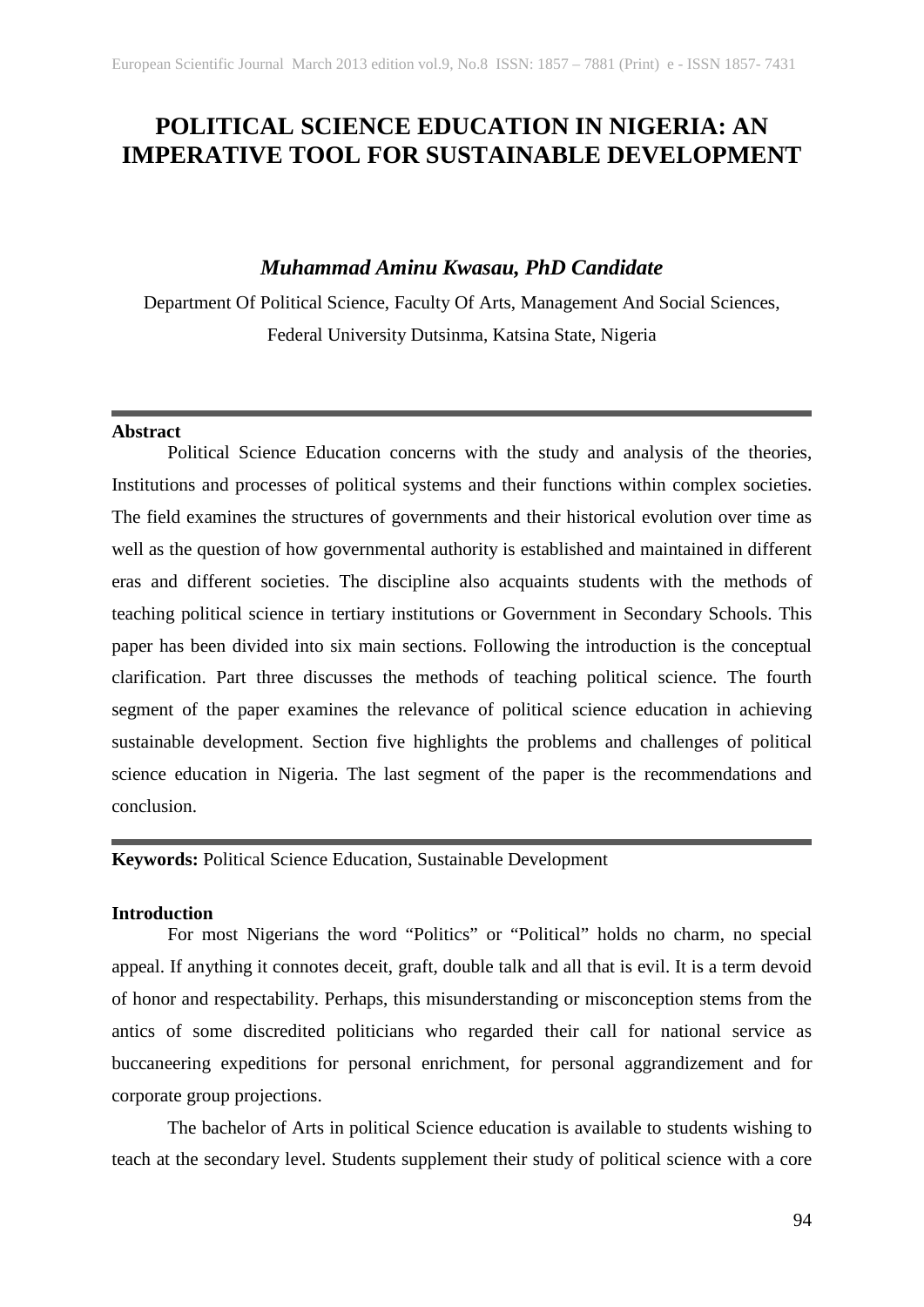of education, history, economics and geography courses. This degree prepares the graduates for the secondary teaching certification. The combined Bachelor of Arts program in French, German or Spanish with political science is designed for students who want to combine a comprehensive background in Political Science with the study of a foreign language. By completing the required five courses, students develop an understanding of political systems as well as acquire a fundamental understanding of political science as a basis for citizenship (Robert, 2007).

This paper therefore, examines the roles of political science education in achieving sustainable development in Nigeria. The paper also uses only a secondary source of data in collecting vital information for this research.

## **Conceptual Clarification**

**Sustainable Development:** Alexander (2000) sees Sustainable Development as "Competent Management of a country's resources and affairs in a manner that is open, transparent, accountable, equitable and responsive to people's needs". It may also mean, an economic, political and social and technological advancement of a particular nation.

**Political Science Education:** Political Science Education is a discipline that concerns with the study and critical analysis of political theories, political institutions, political organizations and activities of the State. It examines political dynamics, adjustment of the individual to the state, international laws, international relations, the concept of power and power relationship among members of a given society.

**Political Scientist:** This is one who takes keen interest in the study of fundamental principles of political science, governmental organizations, etc. and is an expert in the subject. Well-read statesmen or administrators may have a deep knowledge of political affairs. They may be well informed political scientists and seasoned politicians. A political scientist may not become an active politician. All of his activities may be restricted to the realm of reading, writing and discussing about his subject (Mahajan; 2000).

**Politician:** A politician is a person who is active in party politics, a seeker or holder of public/political office who is more concerned about winning favor or retaining power than about maintaining political principles, a skilled person in political administration, or a person who seeks to gain power or advancement within an organization in ways that are generally disapproved.

According to Okoli (2003), there are two types of politicians, viz **Statesman** and **demagogue**. However, while a **statesman** devotes all his mental and physical energies to the cause of the state and its citizens even to the detriment of his personal convenience, a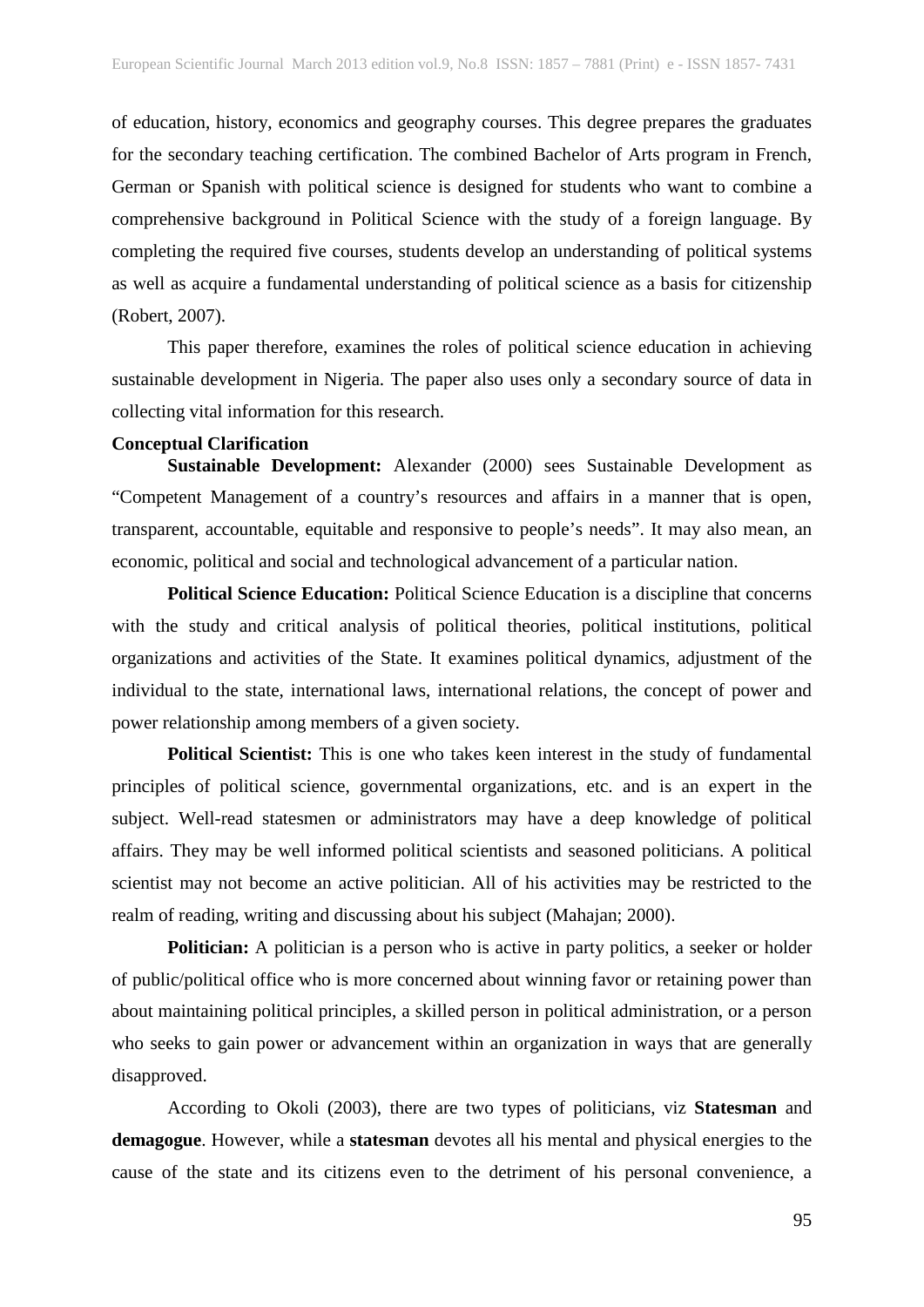**demagogue** glorifies in political power for his own sake and for personal aggrandizement. In other word, a statesman is that politician who loves his country and who, in the words of the Late President of the United States of America, John F. Kenedy, asks not what his country can do for him but what he can do for his country. He is a servant rather than a master of his people. The **demagogue** on the other 'hand, uses all skills, cunning and intrigue in his power to manipulate political power. He is a master rather than a servant to his people. He fans the embers of ethnicity when it suits his purpose and condemns it when it no longer serves his ends. He resorts to religion when he thinks he can gain from it; withdraws when he feels he can do without it.

#### **Methods of Teaching Political Science Education**

Political Science Education has various methods of teaching and learning the discipline. This includes:

#### **i. Teacher-Centered Methods of Teaching Political Science:**

The teacher-centered methods of teaching political science comprise the use of lecture method, story telling method, Repetition and drill method, Review method, Note-giving method, controlled question and answer method etc. There is no one single best method of teaching political science. It depends on how they are being used. Lecturers/Teachers are free to use any of them or to combine two or more methods to teach a single lesson in an effective way.

#### **ii. Learner-Centered Methods of Teaching Political Science**

The learner-centered methods of teaching political science include; inquiry method, discovery method, problem solving method, springboard method, case study method, Role playing method, small group discussion method, Home work, supervised study, and field work.

A student learns best when the action is centered on him/her. He/she should be reading, discussing, looking, listening, analyzing, writing and thinking. The student-centered methods put the action where it belongs. The center of attention is the student, not the teacher or the textbook (Daughtrey; 1974). The students-centered methods create a far better atmosphere for learning than the teacher-centered methods. Therefore, any of the above methods could be used along with lecture method so as to enable students learn in both practical and participatory ways.

#### **Learning Materials for Teaching Political Science**

A generous use of learning materials will do much to ensure the realization of a good political science program.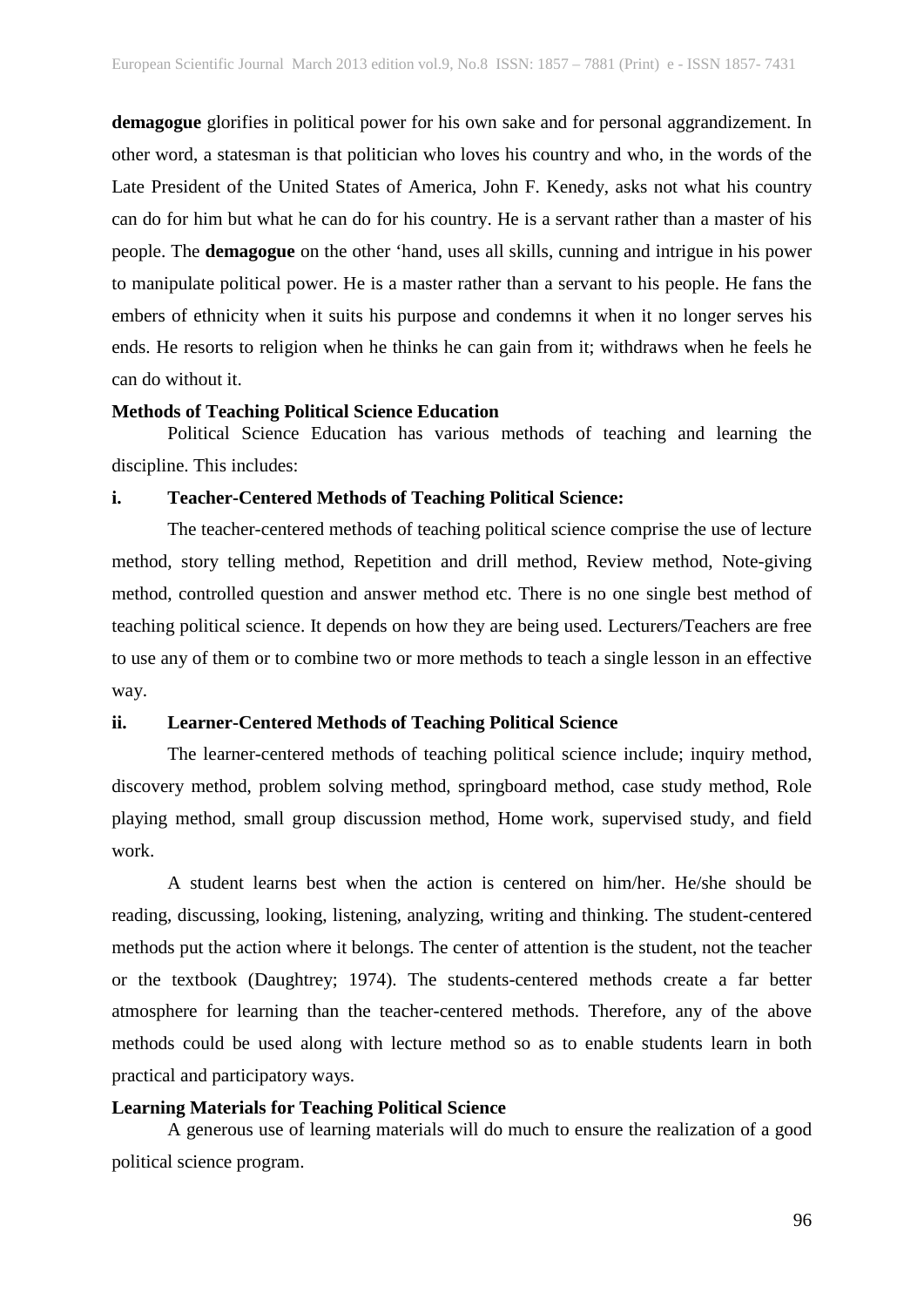#### **Print Learning Materials**

**i. Textbooks, Magazines and Newspapers:** Textbooks are the principal learning materials in most schools Olawepo (2003). Textbooks on political science or government include those written by Akinbade (2008), Oyebola and Ojebabi (1971), Ologbenla (2001), Ball (1975), Adebayo (1984) and Odumosu (1993).

Apart from the textbooks, periodic magazines and daily newspapers are also used in teaching political science. They both carry items on political behavior and political actors (Olawepo; 2003).

**ii. Pictures:-** Both newspapers and magazines sometimes carry large flat pictures that are of political significance. Lecturers/Teachers of political science normally collect such pictures to mount them on cardboards and provide titles written at the top.

#### **Non-Print Learning Materials**

- **i. Geographical Environment:** The Local environment contains materials that can be used to teach political science. Museums, palaces, courts, legislative houses, and offices of political parties could be visited by the learners in the company of the teacher. The visit could be a short one, lasting a few hours or a long one lasting for two or more days. After the visit, there must be a follow-up lesson to discuss what the learners saw and learnt. The lesson will end up with a writing or oral composition to bring out the main points relevant to political science concepts (Olowepo; 2003).
- **ii. Instructional Films and Videos:** Videos and films are also used to accomplish the objectives that cannot be attained by the use of books and other materials. Films and videos are used so that viewers should know what to look for. After the show, they should discuss the moving picture and follow it up with written work. This is to make it evident to the learners that the moving pictures are not just for recreation (Corbin 1981).
- **iii. Tapes and Records:** Record player has a place in political science. Tape is used to record interviews with political actors, committee meetings, legislative debates, radio presentations and telecasts of political events and play back in class (Dark; 1973).

#### **Learning Human Resources for Teaching Political Science**

People —within and outside the school community can also assist students in enhancing learning in political science classes. Human resources for learning are in four categories, as follows: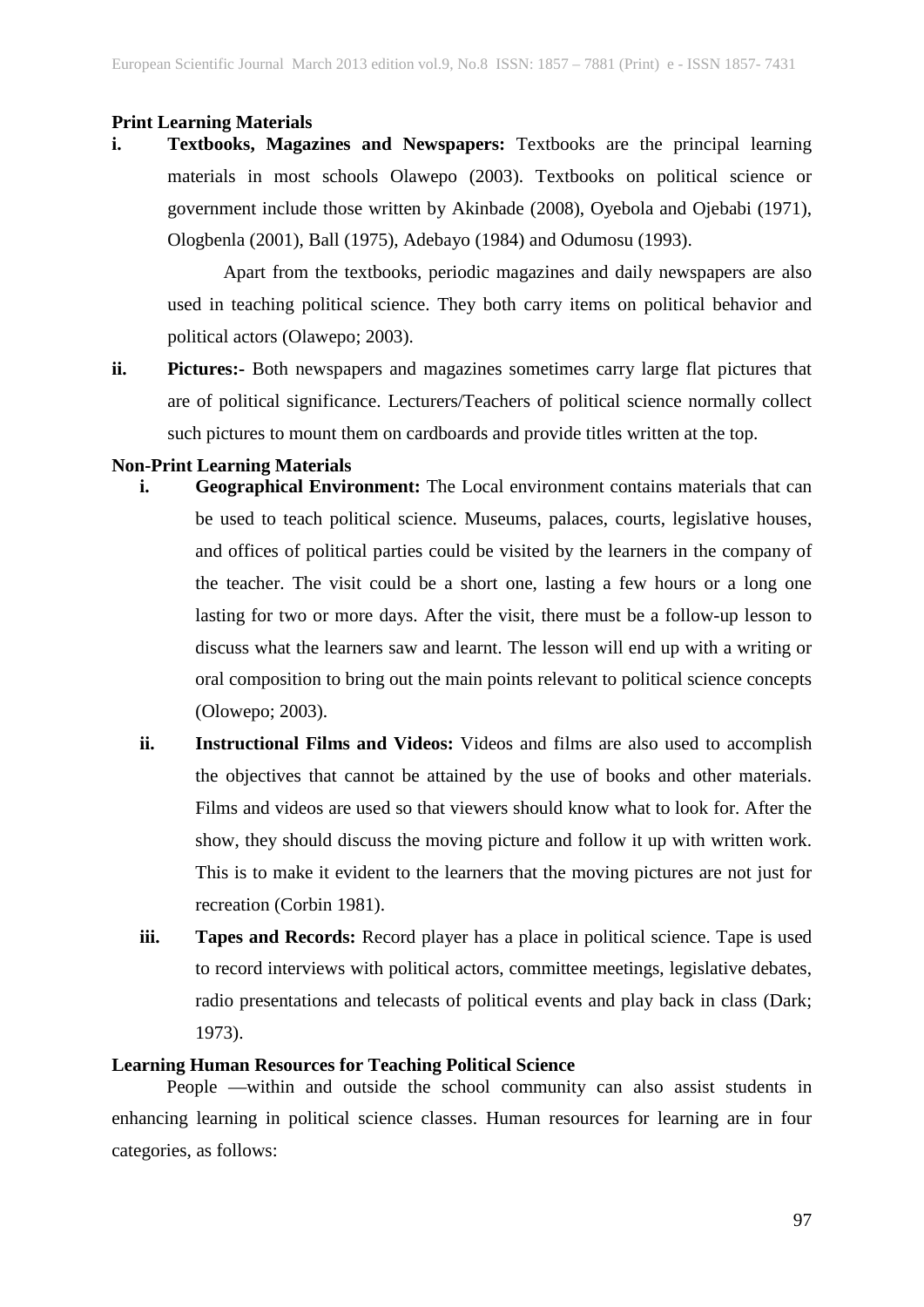- **i. Teachers as Resource Persons:** Teachers are considered as resource persons and professional in teaching and learning of political science. They are the organizers, guide and implementers of the learning activities.
- **ii. Learners as Resource Persons:** In teaching political science, lecturers/teachers adopt the learner- centered approaches in their classroom practice. This is an excellent principle for resource based learning since the learners themselves become an important resource. They bring their knowledge, interests, aptitudes, values and life experiences to bear on teaching (Adendoff, Foster and Walter; 2008). The learner can be creative participants in classroom interaction. They can be peer tutors mentoring their classmates. They can also be educators of younger learners. They can also serve as members of safety patrol or playground monitors (Jarollimek; 1977).
- **iii. Guest Speakers as Resource Persons:** Political actors such as legislators, commissioners, special advisers, traditional rulers and political party leaders are invited into the classrooms as visiting teachers occasionally. Their coming must be seen as a special occasion to students. It is an opportunity to teach learners in a fresh and lively way. The same lesson by the class teacher will be less interesting. The use of guest speaker, in this way, provides a variety (Olawepo; 2003).
- **iv. Interviewed Political Actors as Resource Persons:** Students can be made to go and interview selected political actors. Teachers also do the same. In both cases, the interview should be tape recorded (Lawton and Dafour; 1976). A telephone interview in which all learners can hear the interviewee and even ask questions can be very profitable in teaching and learning of political science but it is expensive.

#### **Political Science Education and Sustainable Development**

The study of political science education is great value to sustainable development and with its help people can know how and why the state was organized in the past and why its continuation is justified. Political science makes people conscious of their rights and obligations. People who are mentally equipped with the knowledge of political science are an asset to the state. Political science education or the knowledge of political science has become indispensable in modern times due to the following reasons:

Firstly, as a discipline of study, political science education plays a vital role in achieving sustainable Development due to the fact that, it is very useful for the molding and development of good, effective and efficient citizenry. Citizenship training is one of the goals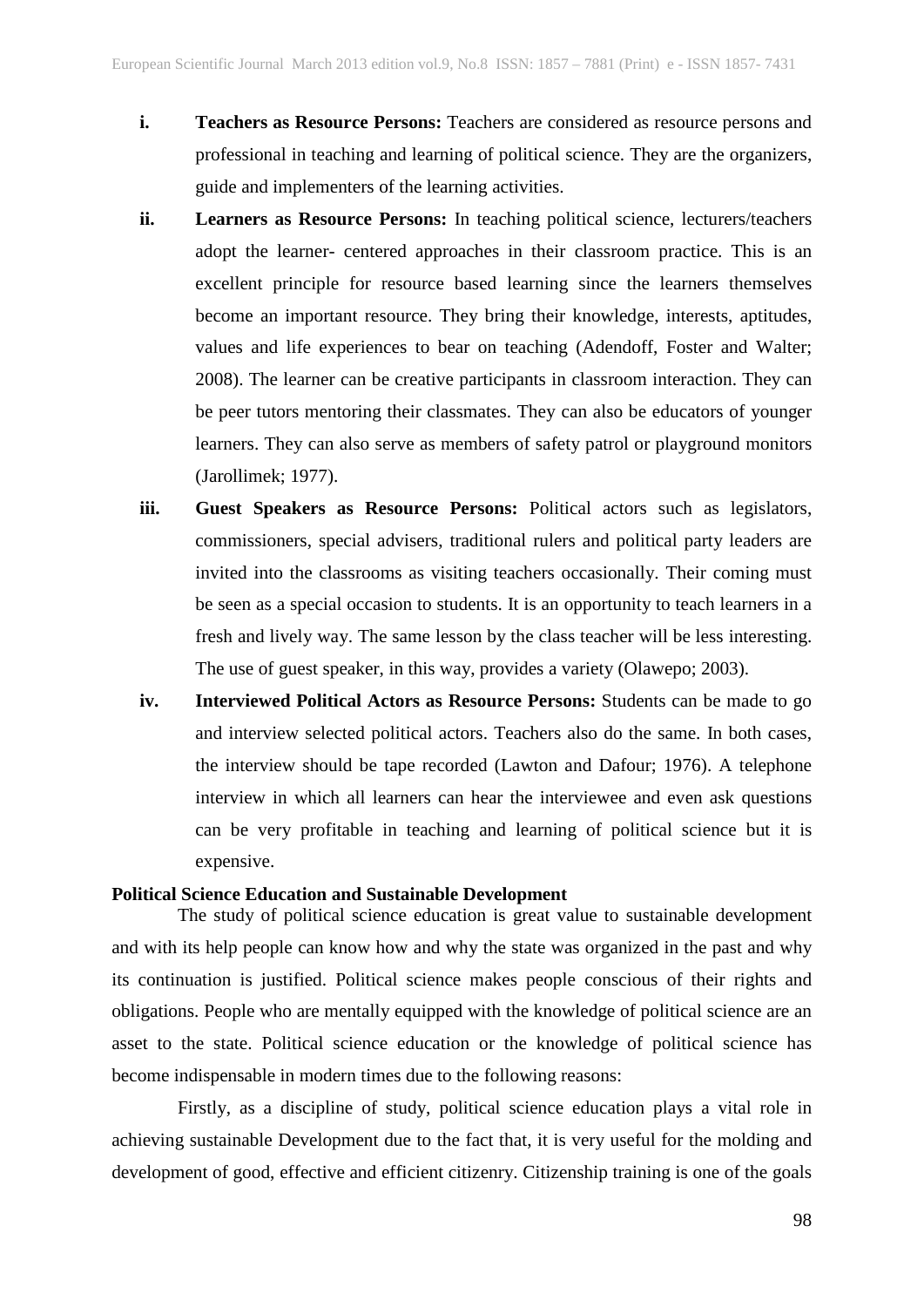of political science. Citizens who know their rights, duties and obligations to their government are a precondition for good government. If citizens do not do not know their rights and duties they are either exploited by the government or they immobilize the government. Proper citizenship training is, therefore, very important for good government and sustainable development and this is precisely what political science seeks to inculcate in all members of a given state (Okoli, 2003).

Secondly, when citizens know their rights, duties and obligations and perform them, there will be harmony, stability and peace. Political stability is a sine-quo-non of good government and Sustainable Development. A good government in turn provides a good and solid basis of welfarism. In other words, the provision of amenities is a function of stable and responsible government (Okoli, 2003).

Thirdly, Sustainable Development cannot be achieved in any country that has no good government. Good government cannot emerge unless there is good administration. Good administration involves effective and efficient implementation and execution of government policies and programs. Public administration is a sub-field of political science and deals primarily with mobilization and utilization of men, materials, organizations, rules and regulations in the execution of governmental objectives. Political science through its subfield, public administration, produces expert administrators who in turn, ensure good administration (Okoli; 2003).

Fourthly, political science or the Government is offered at the senior secondary school level. It is taken as one of the examination subjects to obtain the Senior Secondary School Certificate. Both the National Examination Council (NECO) and the West African Examination Council (WAEC) conduct the Senior Secondary School Certificate Examinations. Not only that, both the National Universities Commission (NUC) and the National Commission for Colleges of Education (NCCE) have political science curricula in their manual of minimum standards. This is surely a way of achieving the National Sustainable Development through educational policies and programs.

The fifth important role is that, political science education is taught at NCE level in the Nigerian Colleges of education to prepare future Primary School teachers. It helps them to develop their intellect and also gives them training in step-by-step logical analysis. The table below presents some of the available colleges of education that offer political science at NCE level: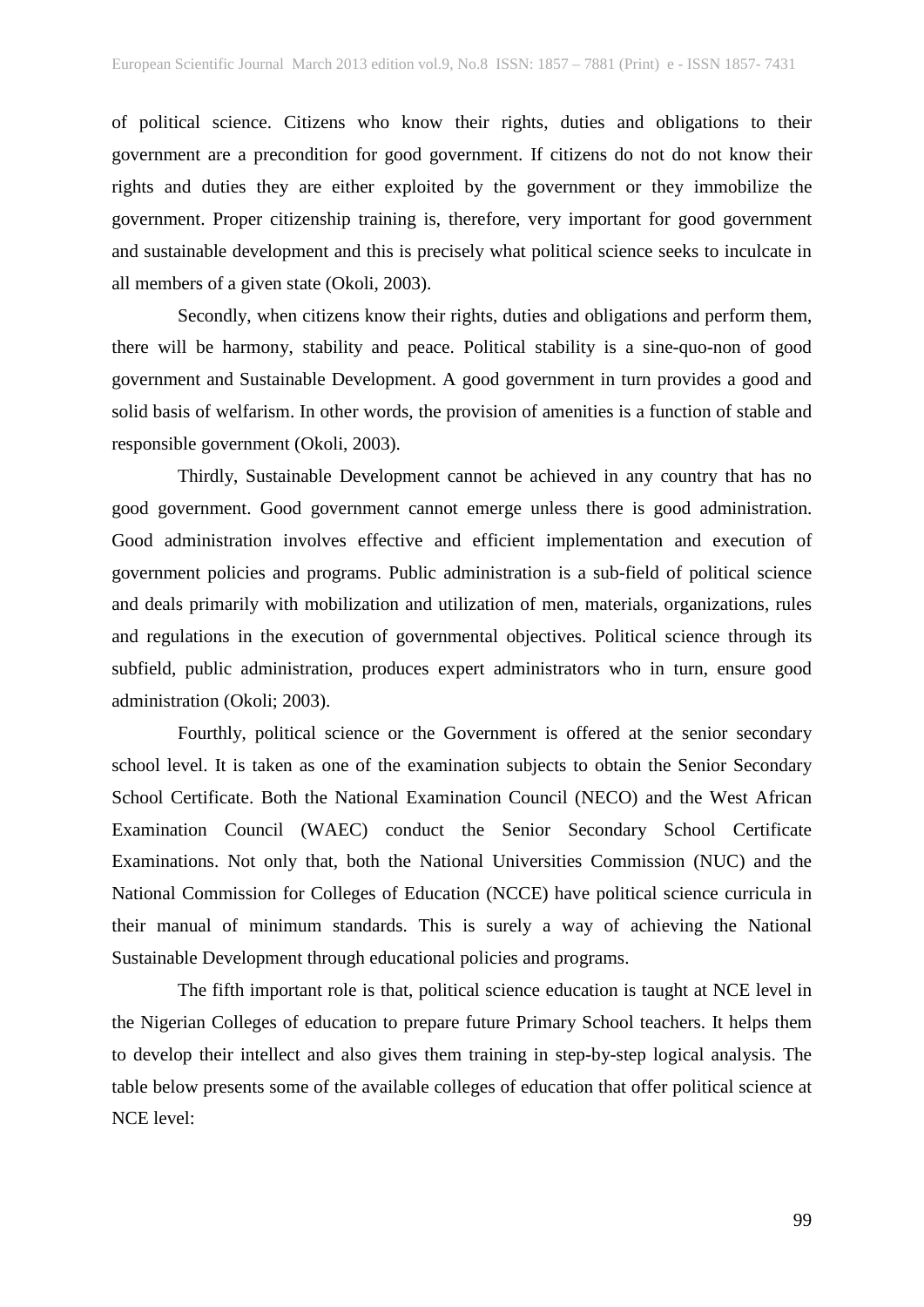| S/N              | <b>SUBJECT/COURSE</b>        | <b>INSTITUTION</b>                          |
|------------------|------------------------------|---------------------------------------------|
| -1.              | Music/Political Science      | <b>EACOE</b>                                |
| 2.               | Islamic St/Pol. Science      | ANSAR, ASSCOED, COE-OFFA, EACOE, FCE-ZARIA, |
|                  |                              | IKERE, MOCPED, ORO,                         |
| 3.               | History/Pol. Science         | ALVAN, IECE, IKWO, ILA                      |
| $\overline{4}$ . | Pol. Science! Social St.     | AGBOR, AKAMKPA,<br>AKSCOE.<br>FCE-ZARIA.    |
|                  |                              | MUHYIDEEN.                                  |
| 5 <sub>1</sub>   | Pol. Science/Maths           | AROCHUKWU, MOSOGAR, IKWO                    |
| 6.               | Geo. /Pol. Science           | FCE-ZARIA, OJU, ILA, IGUEBEN, HCOE          |
| 7.               | French/Pol. Science          | <b>CORNER, KAT-ALA</b>                      |
| 8.               | English/Pol. Science         | FCE-ZARIA, AGBOR, AKSCOE, ANKPA             |
| 9.               | Economics/Pol. Science       | ALL-STATES, FC-ZARIA, COEN                  |
| 10.              | Computer Sci./Pol. Sc        | HAVARD, ASSCOED, IKWO,                      |
| 11.              | <b>CRS/Political Science</b> | FCE-ZARIA, KAT-ALA, CITY.                   |

**Source**: UTME Examination Brochure; 2011

The last monumental role of political science education in achieving Sustainable Development is that, the discipline gives an opportunity to any NCE holder to acquire his/her B.Sc. Ed or B.Ed in Political Science Education in so many universities so as to prepare them for secondary school teaching in various Nigerian Secondary Schools. This will also promote Sustainable Development.

The table below also presents some of the available Nigerian Universities where political Science Education is offered at the degree level:

| S/N | <b>SUBJECT/COURSE</b>              | <b>INSTITUTION</b>                                                        |
|-----|------------------------------------|---------------------------------------------------------------------------|
|     | <b>Education/Political Science</b> | ABSU, OOU, EDPORT, LASU, UNN, EDALV,<br>DELSU, UNAD, OAU, UYO and CALABAR |

**Source**: UTME Examination Brochure; 2009/2010 Session

## **The Challenges of Political Science Education in Nigeria**

Political science education in Nigeria has encountered a lot of challenges, some of these problems are explained below;

Firstly, lack of required number of qualified, skilled and experienced political science professionals capable of providing standards in political science education in its both classical and contemporary context (Robert. 2007).

Secondly, lack of conducive atmosphere for teaching and learning of political science education. Most of the colleges of education in Nigeria where political science education is taught face this problem. Conducive environment for both lecturers and students is a platform for better academic promotion (Muh'd; 2008).

Thirdly, poor funding of political science education programs which leads to poor application of methods of teaching and learning the subject, poor instructional materials, poor research attitudes, lack of good academic commitment and devotion of the students, less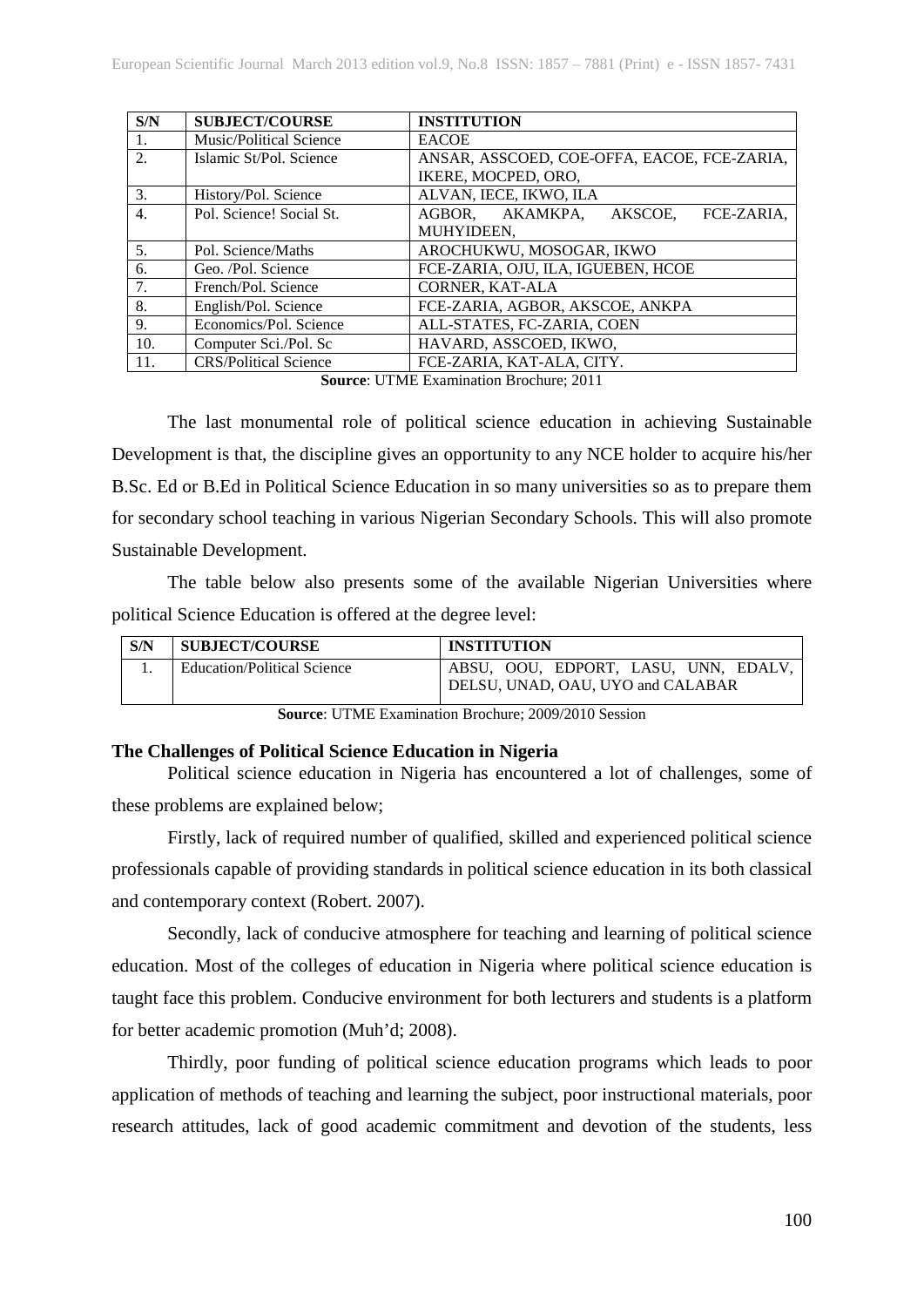attention on the practical aspects of teaching and learning the course such as escortions and media programs (Adendoff; 2008).

Fourthly, laxity in encouraging modern political science teaching techniques such as interactive classes, effective human resources methods, forum for debates, conferences and internet models.

The fifth important challenge of political science education in Nigeria is that, most of the colleges of education where the course is taught have problems of conflicting lecture time and venue with other departments due to lack of enough classes and lecture halls which also leads to poor teaching condition.

Finally, as a result of the fact that, political science education is a newly introduced course in some colleges of education, it encountered problems of lack of enough textbooks and other reading guides in the colleges' libraries.

#### **Conclusion**

Political Science Education has a vital role to play in attaining Sustainable Development. This is for a simple reason that, the knowledge of political Science enriches one's mind and widens his intellectual horizon. Those who specialized in various fields of Political Science conduct researches to discover hitherto unknown principles underlying political phenomena and make a rich contribution to the realm of knowledge. If the ultimate philosophy of human life is to enrich knowledge, political science education makes a major contribution to the storehouse of knowledge.

#### **Recommendations**

This paper recommends that, political science education, being the Core-Course in some Nigerian Universities and other Colleges of Education, should be made a compulsory borrowing course to all disciplines because, it teaches the lesson of cooperation, adjustment and toleration. National Development cannot be achieved or society cannot progress without cooperation and adjustment. The absence of toleration leads to anarchy. Politics teaches the principles of toleration and coexistence. It preaches the gospel of live and let live".

Secondly, there is also need for government's involvement in the promotion of teaching and learning of political science education in both universities and Colleges of Education. This would be achieved by funding the Institutions adequately to provide a conducive atmosphere for teaching and learning of the course thereby encouraging research and filed works to develop students' passion and determination for the effective realization of the desired goals.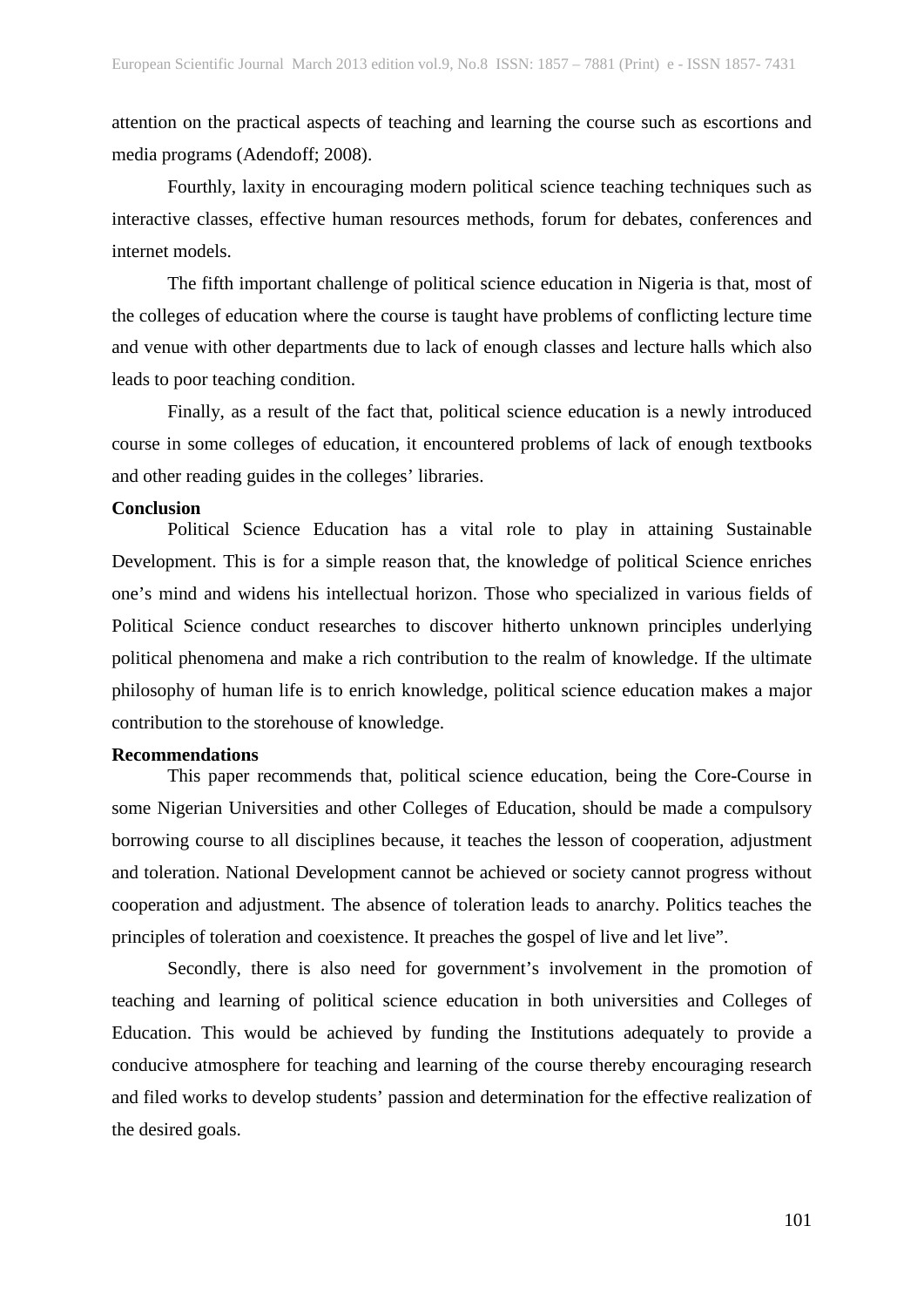#### **References:**

Addendoff, M., Foster, L. & Walter, B. (2008) Core Module component 5: resource- based learning. form: Kwara State Education Sector Project.

Alexander, D. (2003). Good Governance, Guiding Principles for Implementation, Canberra: Australian Agency for International Development.

Clark, L. H. (1973). Teaching Social Studies in Secondary Schools, New York: Macmillan Publishing Co.

Corbin, H. (1981) Resources for Teaching Social Studies, Ibadan: Onibonoje.

Daughtrey A. S. (1974) Methods of basic business and economic education, Cincinnati: South Western Publishing Company.

Federal Republic of Nigeria (2002) National Commission for Colleges of Education: Minimum Standards for NCE Teachers. 3rd Edition, Abuja.

Jarolimek, J. (1977) Social Studies in Elementary Education. New York: Macmillan Publishing Co.

Joint Admission and Matriculation Board (JAMB) (2009/2010) Academic Session.

Lawton, D. & Dufour, B. (1976). The new Social Studies, 2M Edition. London: Heinemann.

Mahajan, V. D. (2000) Political Theory, New Delhi: S Chand and Co.

Muh'd, A. K. (2008) The Problems Facing Teaching and Learning of Government in Secondary Schools; A study of Government Commercial Colleges, Zaria and Makarfi. (Unpublished).

National Examinations Council (2004). Regulation and syllabuses for Senior School Certificate Examination. Minna.

Okoli, E. F. (2003). Foundations of Government and Politics in Nigeria: Africana First Publishers Plc.

Olawepo, J. A. (2003) Curriculum and Instruction in Social Studies, Ilorin.

Robert, M. (2007). Political Science Education and the conceptual Analysis of Ideology; A pedagogy and Curriculum of understanding. New York.

Unified Tertiary Matriculation Examination Brochure (UTME) (2011) JAMB Board.